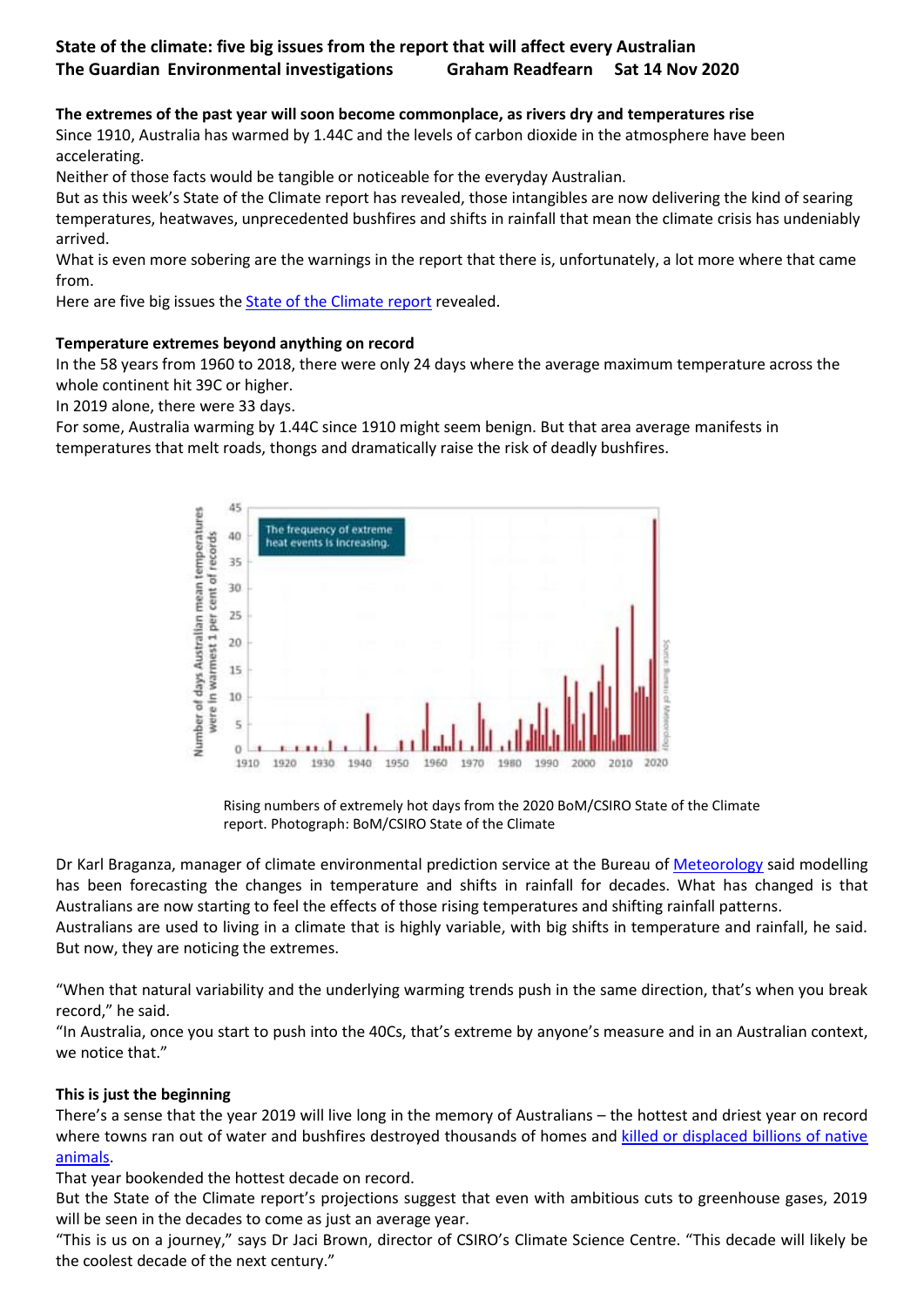The Paris climate agreement's more ambitious goal of keeping global heating below 1.5C is, based on the pledges made by countries, so far well out of reach.

If the world did manage to keep temperatures down to 1.5C, that extra warming would render the heat of 2019 as just your average Australian summer.

The State of the Climate report says that whatever happens to emissions in the next decade "the amount of climate change expected … is similar under all plausible global emissions scenarios".

"The average temperature of the next 20 years is virtually certain to be warmer than the average of the last 20 years," the report says.

So what's in store?

According to the report, Australia will get hotter with more heatwaves and more extreme hot days, the sea level will keep rising as the oceans gather more heat and ice sheets and glaciers melt, and rainfall in southern and eastern Australia keeps dropping.

#### **Less water flowing through rivers**

Australia's Bureau of Meteorology has a network of 467 water gauges in rivers and streams across the continent, and most of them show there's less water flowing through Australia's rivers in the south.

Some 222 of those gauges have been recording the flowing water for more than 30 years in places unaffected by irrigations and dams.

According to the State of the Climate report, three quarters of those long-term undisturbed gauges show a drop in river flows which, the report says, is "an indicator of long-term impacts from climate change".

Mark Lintermans, an associate professor at the University of Canberra and a freshwater scientist, says this is all "bad news for fish".

Australia's native fish are [already in trouble,](https://www.theguardian.com/environment/2020/aug/14/dire-outlook-for-native-freshwater-fish-with-22-species-given-less-than-50-chance-of-survival) with river systems dramatically altered by irrigation and dams.

Less water flowing through rivers, Lintermans says, means they heat up more and sediment tends to build up instead of being washed through.

"Permanent streams can become ephemeral, oxygen levels drop, sediment levels rise, water temperature goes up and the fish get smothered and cooked," Lintermans says.

#### **CO2 levels are accelerating in the atmosphere**

On the northwest tip of Tasmania at Cape Grim, a cliff-top monitoring station has been measuring the composition of the clean air blowing from the Southern Ocean since 1976.

Dr Zoe Loh, a senior research scientist at CSIRO, leads a team working on the Cape Grim data.

The amount of carbon dioxide in the atmosphere measured at Cape Grim has risen from 330 parts per million when the station opened, to 410 ppm now.

"That's a really considerable rise and it's happening at an accelerating rate," Loh says.

"Through the 1980s the record showed an increase of 14 parts per million. Between 2010 and 2019 [it] rose by 23 parts per million."

CO2 molecules have different chemical signatures depending on their origins, and Loh says that analysis shows the rise in atmospheric CO2 is being "overwhelmingly driven by fossil fuel emissions with some contribution from land clearing".



Chart showing Co2 levels at cape Grim monitoring station in Australia